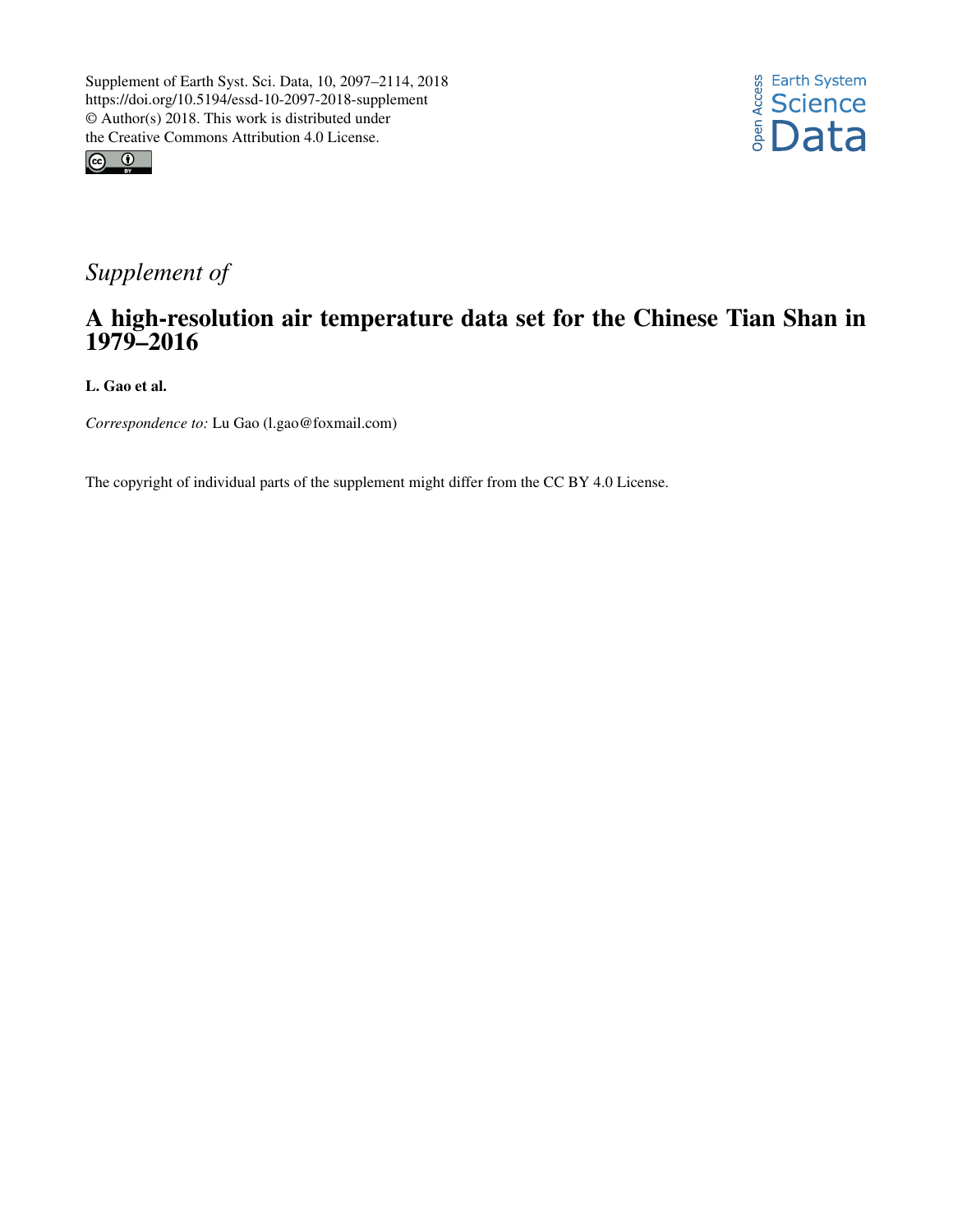## **Supplementary**

| ID               | averaged 9 DEM grids elevation | elevation Difference |
|------------------|--------------------------------|----------------------|
| $\mathbf{1}$     | 1305                           | 50                   |
| $\overline{2}$   | 306                            | 14                   |
| $\mathfrak{Z}$   | 477                            | $\mathfrak 2$        |
| $\overline{4}$   | 467                            | $-26$                |
| 5                | 764                            | 30                   |
| $\sqrt{6}$       | 672                            | $-9$                 |
| $\boldsymbol{7}$ | 1885                           | $-34$                |
| $\,8\,$          | 893                            | 25                   |
| 9                | 2004                           | $-251$               |
| 10               | 1101                           | 3                    |
| 11               | 868                            | 5                    |
| 12               | 940                            | $-18$                |
| 13               | 2462                           | $-4$                 |
| 14               | 1057                           | $-2$                 |
| 15               | 11                             | 24                   |
| 16               | 1221                           | $\,8\,$              |
| 17               | 978                            | $-2$                 |
| 18               | 1066                           | 33                   |
| 19               | 937                            | $-5$                 |
| 20               | 1635                           | 3                    |
| 21               | 433                            | 46                   |
| 22               | 1814                           | $-85$                |
| 23               | 758                            | $-21$                |
| 24               | 1548                           | $20\,$               |
| Average          |                                | $-8$                 |

Table S1. Elevation of averaged 9 DEM grids and the elevation differences with station elevation (m).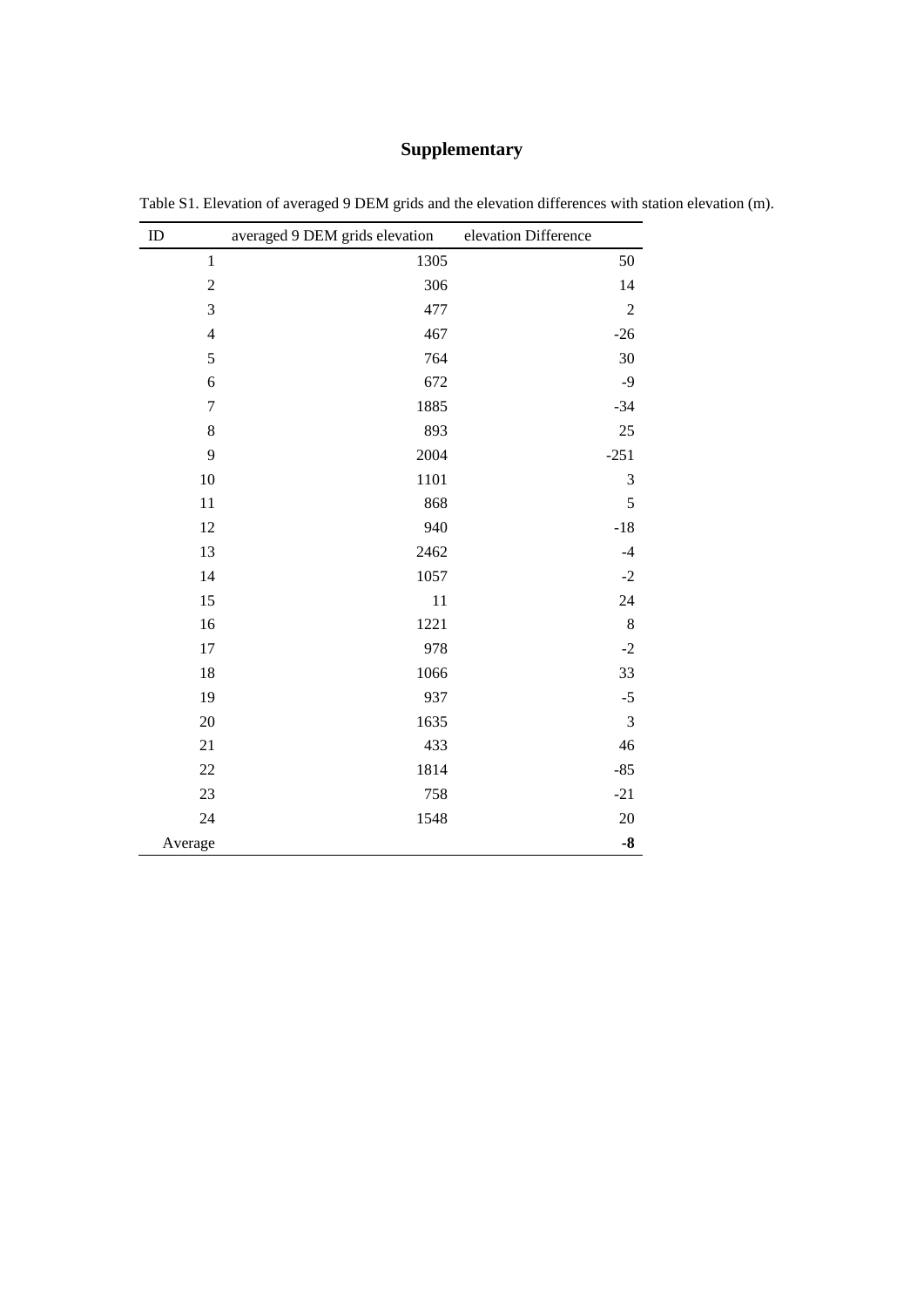Table S2. Averaged NSE, RMSE and PDF-based skill scores between the original and corrected ERA-

|           | <b>NSE</b> |            | <b>RMSE</b> |            | PDF-based skill score |            |
|-----------|------------|------------|-------------|------------|-----------------------|------------|
|           | original   | correction | original    | correction | original              | correction |
| $0 - 500$ | 0.89       | 0.94       | 4.69        | 3.50       | 0.82                  | 0.92       |
| 500-1000  | 0.93       | 0.97       | 3.34        | 2.29       | 0.88                  | 0.93       |
| 1000-1500 | 0.94       | 0.96       | 3.03        | 2.39       | 0.88                  | 0.91       |
| 1500-2000 | 0.85       | 0.94       | 3.61        | 2.55       | 0.86                  | 0.90       |
| 2000-2500 | 0.78       | 0.69       | 6.65        | 7.80       | 0.71                  | 0.75       |

Interim temperature for different elevation groups.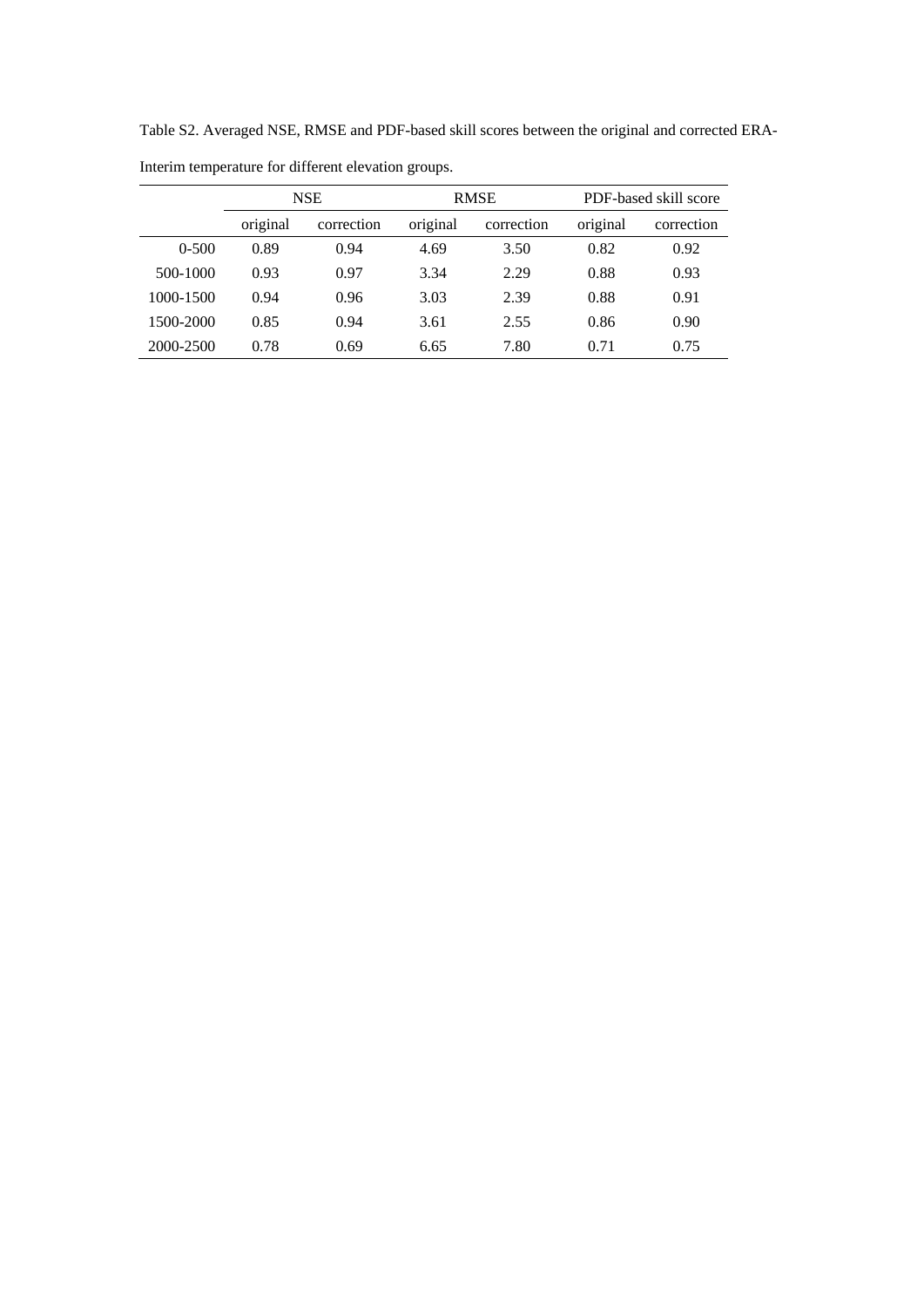for different elevation groups. Spring Summer Autumn Winter 0-500 1.28 1.14 1.67 4.30 500-1000 0.93 1.37 1.12 2.04 1000-1500 0.91 1.38 1.20 2.30 1500-2000 1.62 1.97 1.62 1.79 2000-2500 3.22 0.42 3.23 12.80

Table S3. Averaged RMSEs of seasonal temperatures between the original ERA-Interim and corrections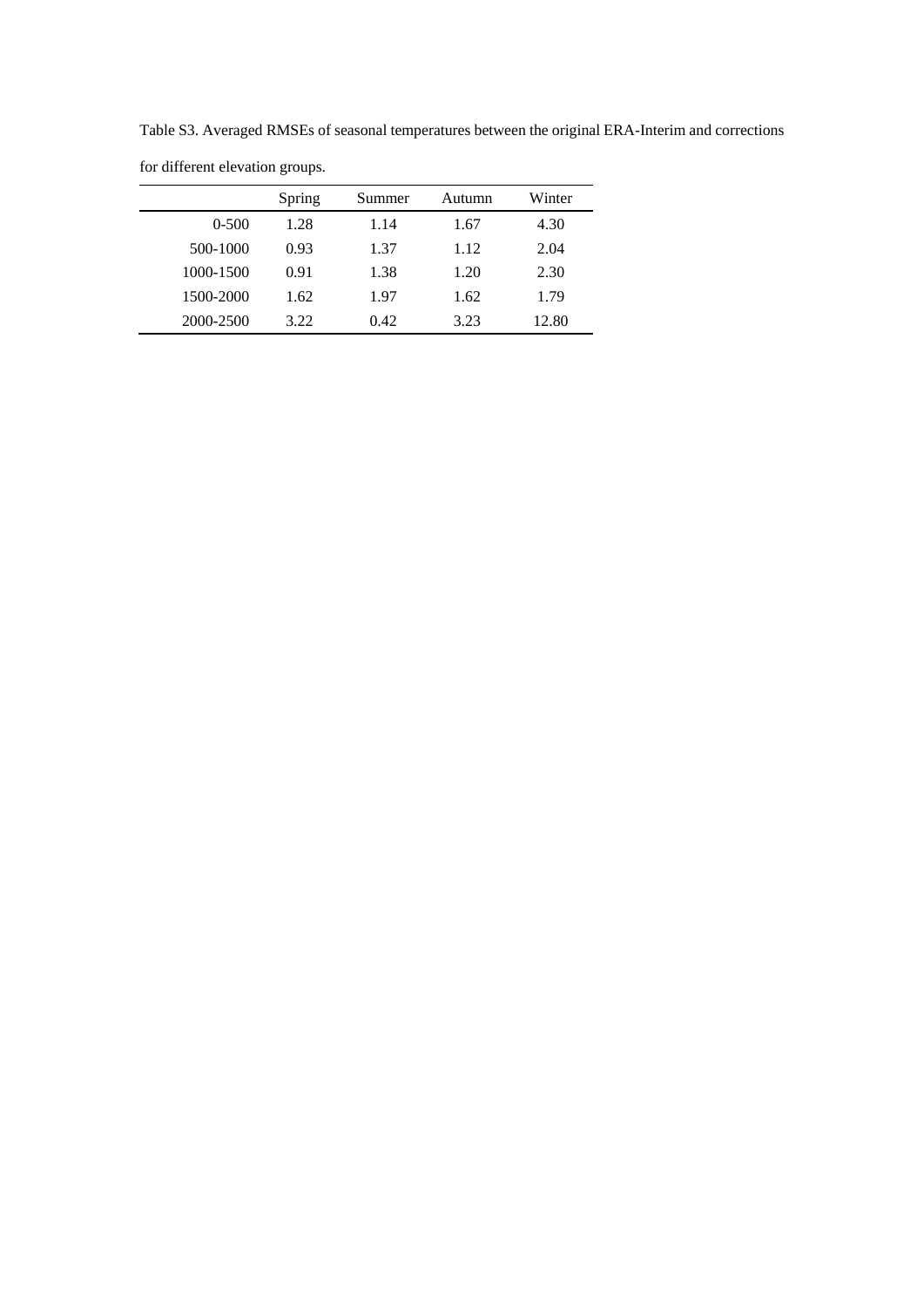| Month     | Correlation |  |  |
|-----------|-------------|--|--|
| January   | 0.30        |  |  |
| February  | 0.30        |  |  |
| March     | 0.38        |  |  |
| April     | 0.74        |  |  |
| May       | 0.73        |  |  |
| June      | 0.49        |  |  |
| July      | 0.40        |  |  |
| August    | 0.41        |  |  |
| September | 0.60        |  |  |
| October   | 0.25        |  |  |
| November  | 0.38        |  |  |
| December  | 0.36        |  |  |

Table S4 Correlation between observed and modeled lapse rates ( $\mathbb C$  km<sup>-1</sup>) for each month.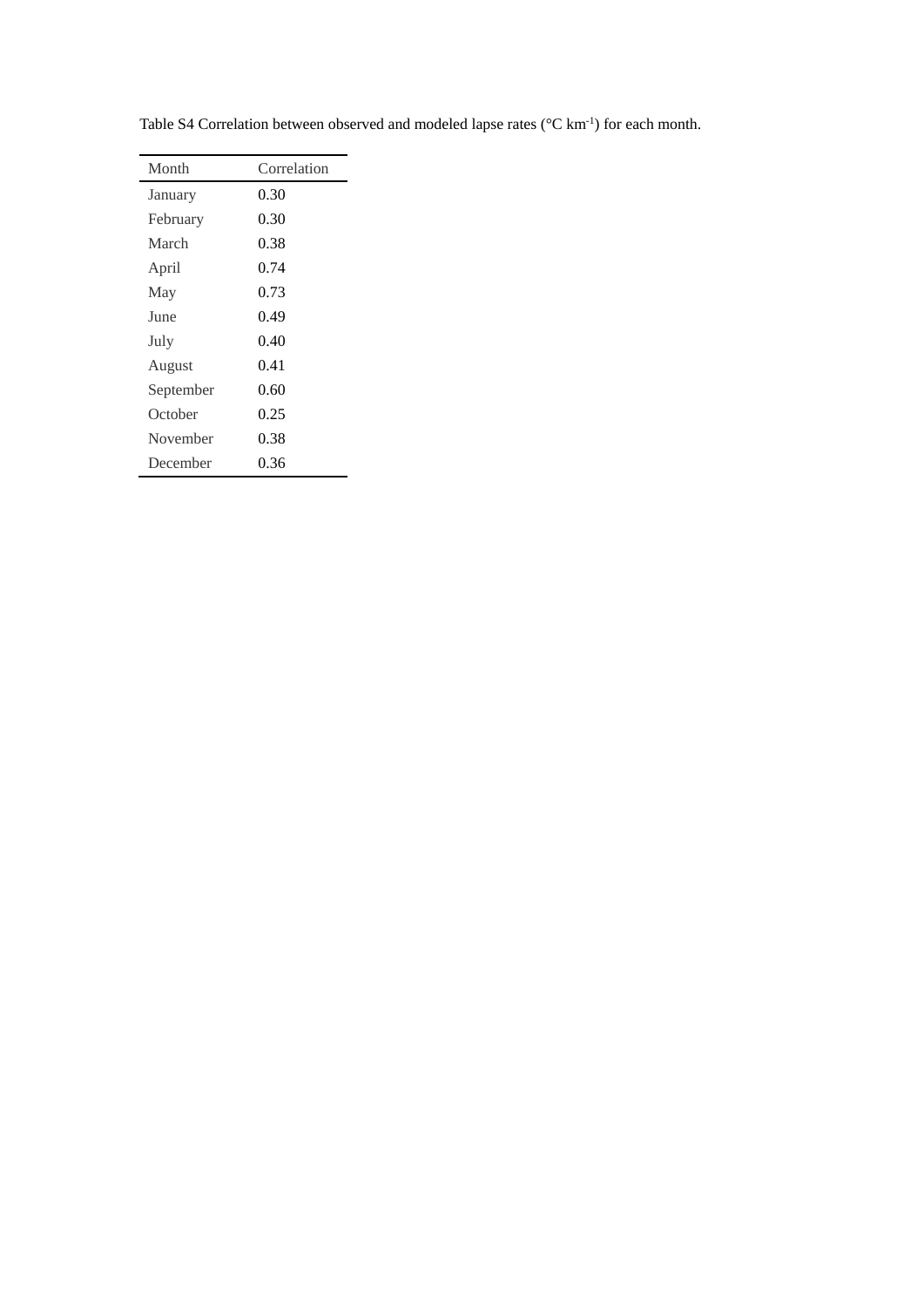

**Figure S1: Mean temperature of the entire CTM based on the original ERA-Interim.**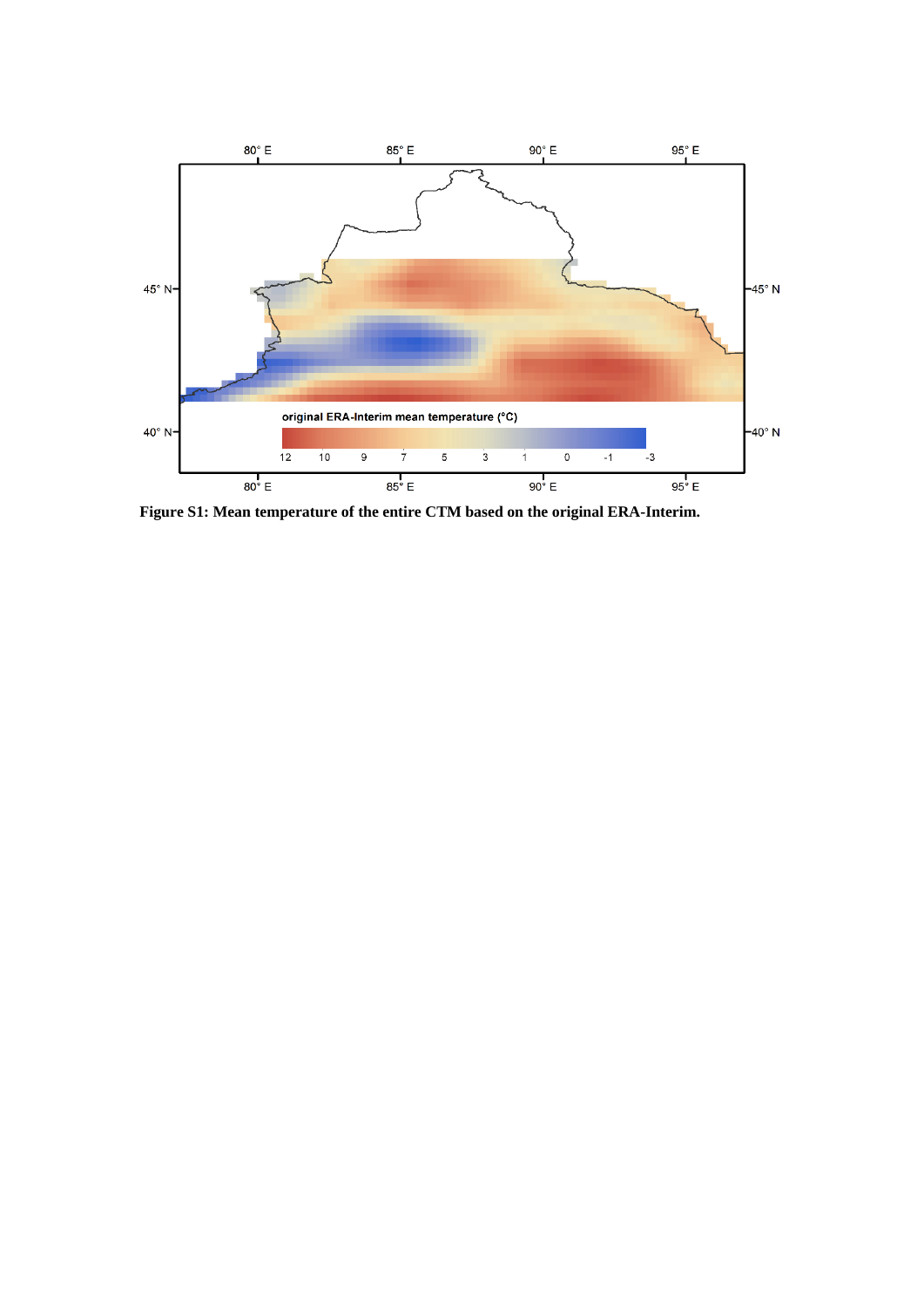

**Figure S2: Maximum temperature of the entire CTM based on the high-resolution data set.**